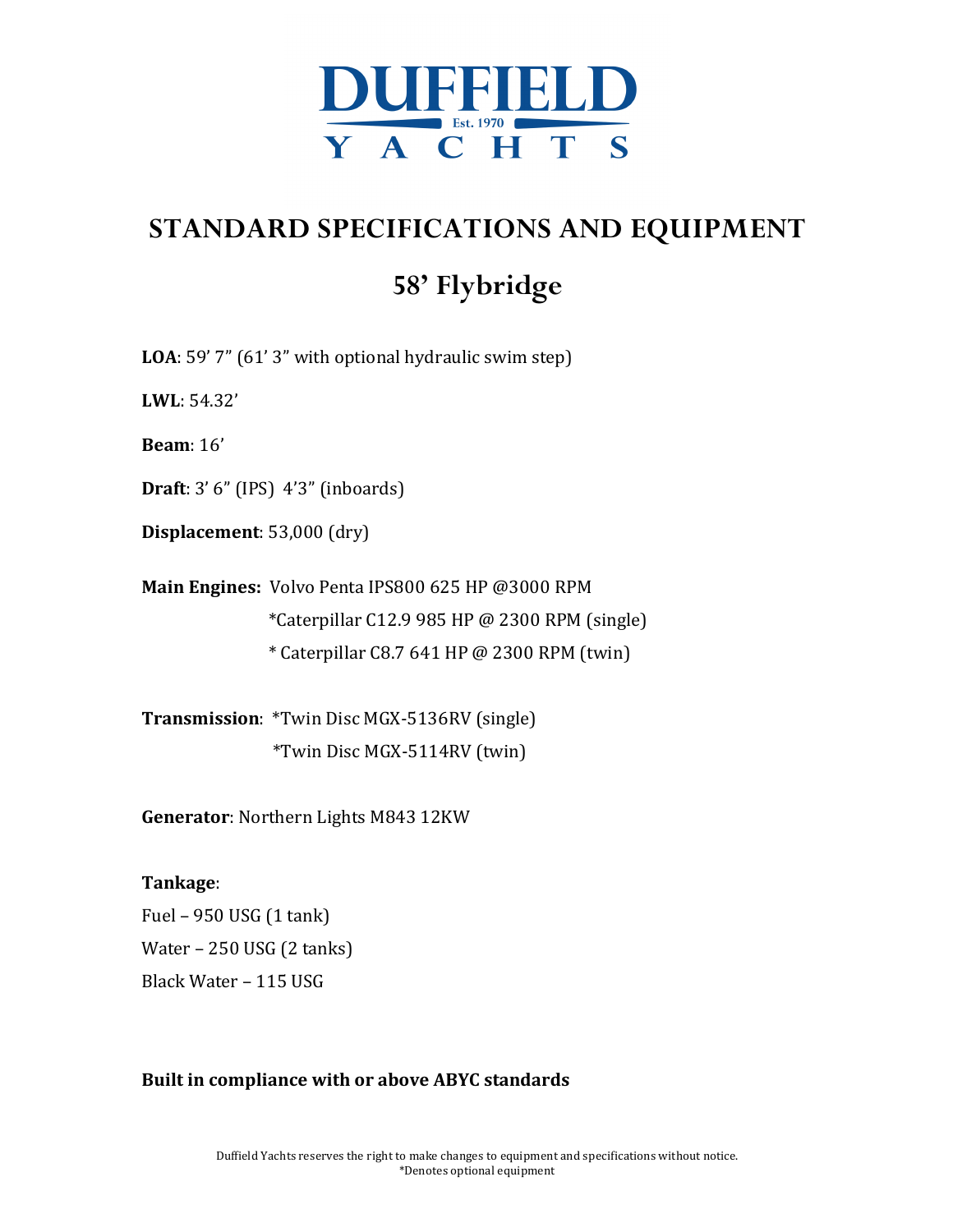

# **Mechanical**

- Twin Volvo Penta IPS800 625 HP @3000 RPM
- \*Vulcan torsional flywheel coupling (with inboards)
- 12KW Northern Lights generator (in sound shield) with gas/water separator and water lift muffler
- IsoBoost 50 power transformer
- \*Side Power 24V DC bow and stern thrusters
- Fuel polishing system
- Polished stainless steel fuel polishing supply/return manifolds
- Bronze Groco thru hulls/strainers (LP painted white)
- Groco oil change system for main, generator, transmission
- Dometic AC/DC blowers
- Sound dampening insulation throughout
- Rule 2200 GPH bilge pump  $(24v)$
- White LP finish in all bilges
- High water alarms in all compartment bilges
- LED lighting throughout
- 316 stainless steel rudder/rudder post
- 950 gallon 5052 marine grade aluminum fuel tank with sight gauge and low point drain
- Dual Racor 1000MAX (main)
- Racor 500MA (gen)
- Glendenning Cablemaster
- ZipWake dynamic trim tab system
- SeaFire suppression/monitoring system with engine, generator, and ventilation automatic shutdowns
- Potable water tanks  $(2)$
- Black water tank 115 USG (1)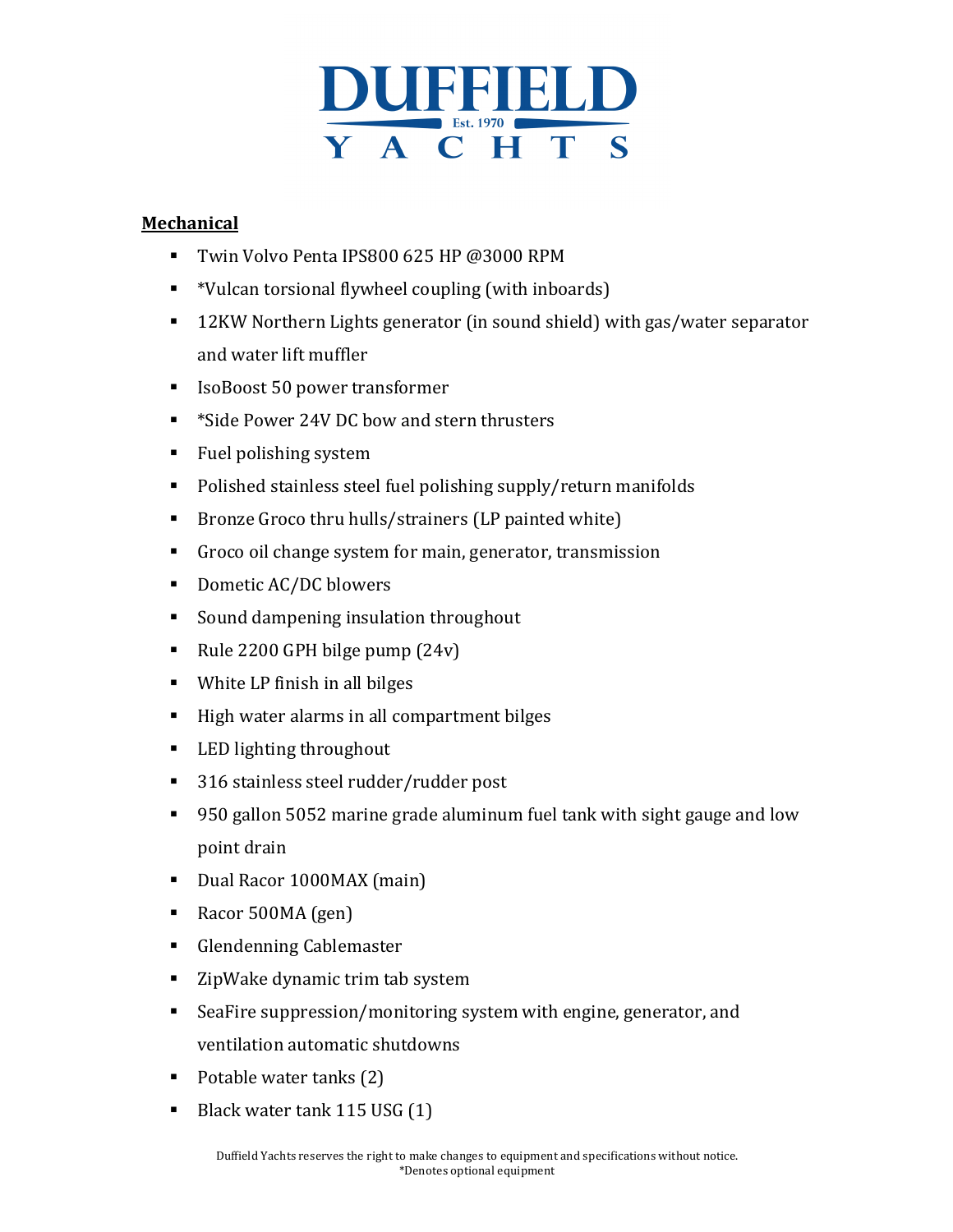

- Tank level monitoring system
- Headhunter AC fresh water pump
- 24v backup fresh water pump
- Watertight door through engine room compartment bulkhead
- 110v outlets throughout
- Kahlenberg horn compressor
- Soft vinyl diamond plate on all bilge covering boards
- Fuel shutoff valves
- Trident marine fuel lines

#### **Electrical**

- Northern Lights 12KW generator with sound shield
- IsoBoost 50 isolation boosting power transformer
- 800Ah wet cell house battery bank
- 5000va 120 amp inverter/charger
- Battery bank monitoring system
- LED lighting throughout
- Tinned copper marine grade wiring throughout
- AC/DC distribution panel in pilothouse (hinged for access)
- All wiring neatly run and clearly labeled
- 24v Victron charger for main/gen start batteries
- 110v outlets throughout
- Blue Seas Systems breakers throughout

# **Plumbing**

- For Tecma marine toilets  $(2)$
- SeaLand overboard discharge pumps
- 220v Dometic HVAC system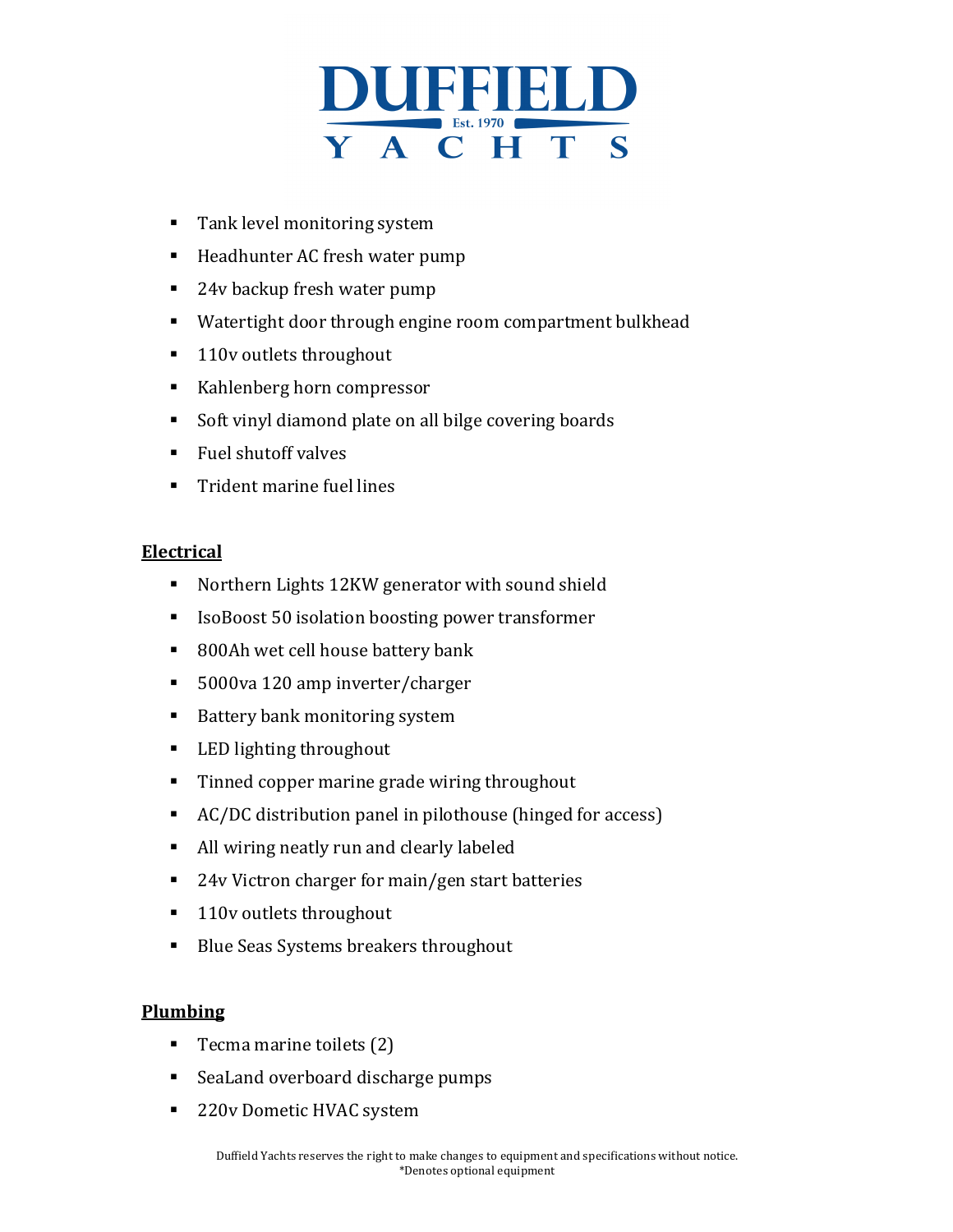

- Holding tank vent line filters
- 220 USG fresh water capacity
- Whale 22mm plumbing tube and fittings throughout
- Headhunter Mach 5 220v freshwater pump (24v backup)
- Groco seacocks/strainers (White LP painted)
- Isotherm water heater (20 gal)
- Yacht Mate freshwater system filter
- Salt water wash down pump w/ cockpit faucet  $(316 \text{ stainless steel})$
- Groco water pressure storage tank

# **Hull**

- Advanced prop pocket design
- Integral keel
- Hand laminated using vinylester resin
- Vacuum bagged Corcell foam core construction (hull, stringers, bulkheads)
- Knitted biaxial reinforced laminate
- 5 coats epoxy barrier bottom paint
- LP painted bootstripe
- 6 tinted lexan port lights
- PVC rub rail with stainless cap

# **Deck**

- FRP construction hand laminated with vacuumed bagged Corecell foam core
- CE approved port lights and hatches
- $\blacksquare$  1 1/4" polished stainless steel west coast style rails
- Electric opening center window at helm
- Aluminum door to pilot house (stb side)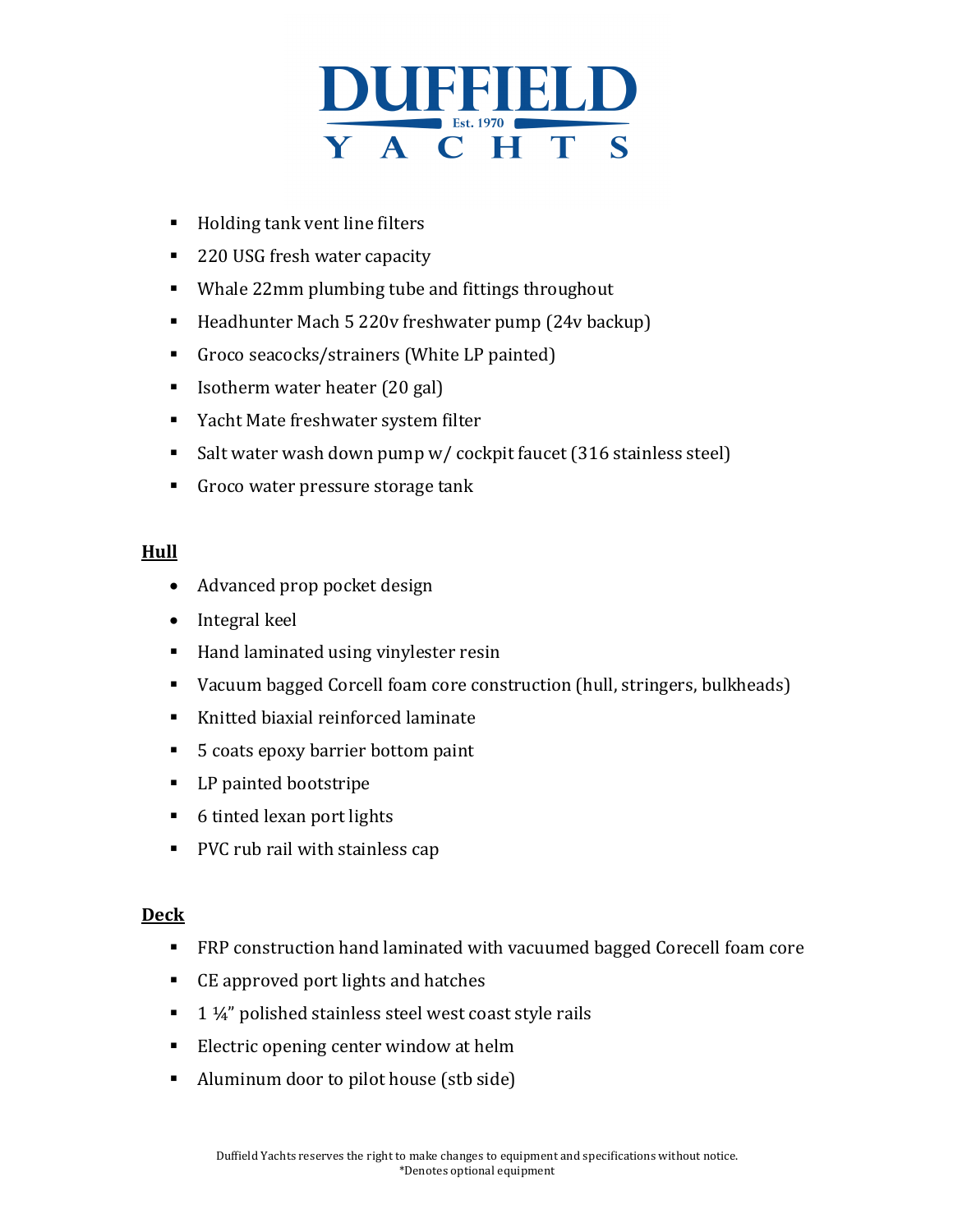

- Fuel and water flush mounted deck fills
- Flush mounted black water suck out
- Painted Awlgrip nonskid (teak optional)
- 316 Stainless steel deck drains

# **Cockpit**

- Safety rail with teak cap
- Two opening transom doors with Sea Dog latch and custom SS hinges
- LED overhead lights  $(4)$
- Nonskid on deck (teak optional)
- Bennett electric lift engine room hatch
- **Engine room access hatches (2) with SS gas shocks**
- Integrated swim step with SS telescoping ladder
- Storage locker on swim step
- Stainless steel flush mount pop up cleats  $(2)$
- Stainless steel ladder to FB with teak steps
- Hot/Cold Scandvik shower in transom
- Sliding door to salon opposite opening window (gas shock assisted)
- Glendinning Cablemaster 24v shore power cable reel
- Glendinning 24v hosemaster fresh water hose reel with 75' hose
- Salt water wash down faucet in cockpit
- Heavy duty gaskets on all hatches
- Plumbed drains on all hatches
- Stereo speakers (2) (extra 2 overhead optional)
- $\blacksquare$  10" 316 stainless steel cleats (2)
- ABYC approved LP tank storage locker on swim step (optional)
- Stainless steel Man Ship hatch atop ladder to flybridge
- Port and starboard storage lockers outboard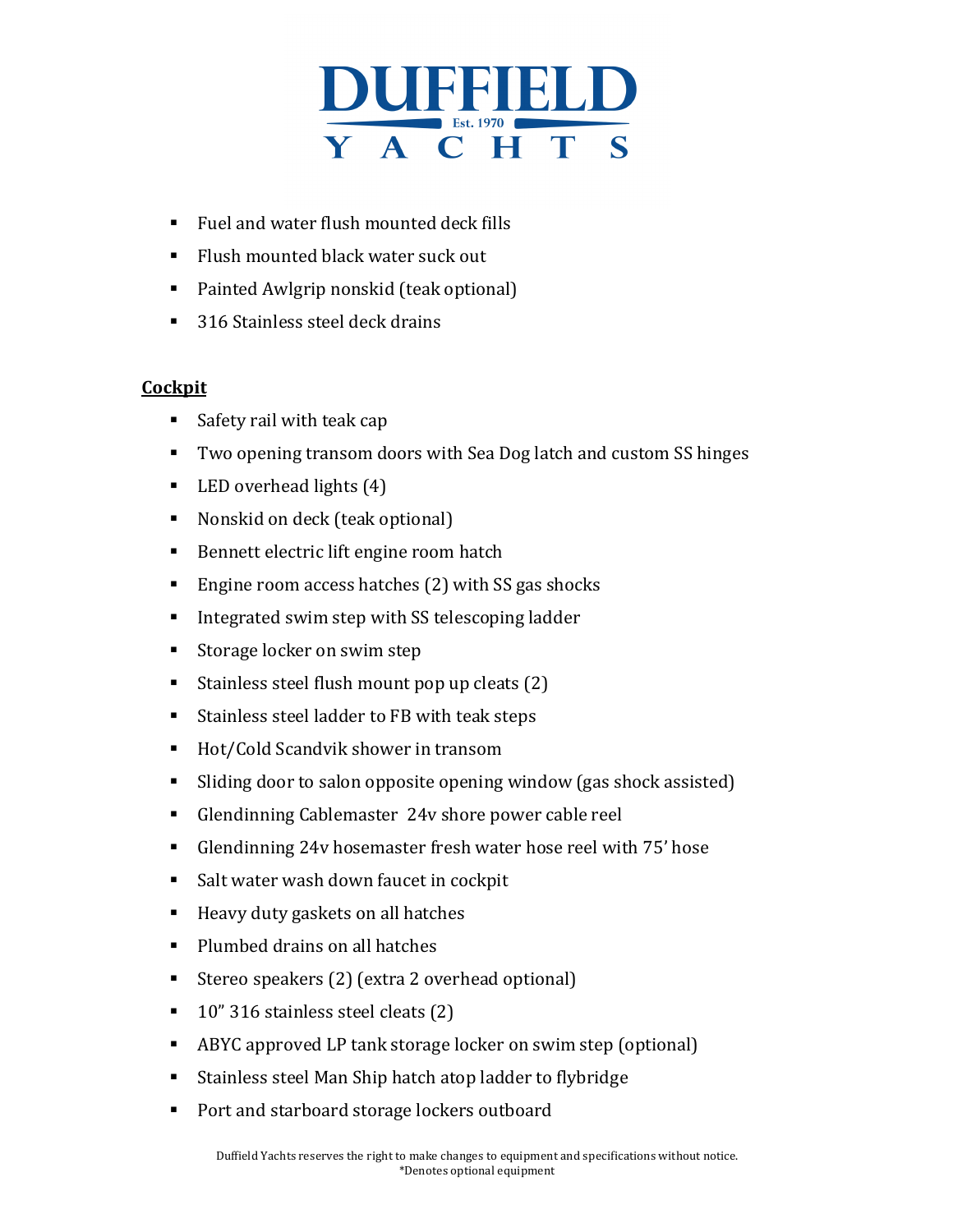

■ FRP mezzanine with storage compartment (removable)

# **Foredeck**

- 24v windlass with controls at helm and wireless remote
- Anchor chain lockers with overboard drains
- Ultra  $60#$  anchor with Ultra roller and swivel with 300'  $5/8"$  chain
- Fresh water wash down faucet
- 12" 316 Stainless steel cleats
- Man Ship hatches over staterooms
- CE approved Stainless steel port lights

#### **Salon**

- Sliding entry door with window opposite
- Cherry wood with satin finish throughout
- LED overhead lighting
- Ultraleather headliner
- U-shaped settee with storage under seating
- Settee table with 24v raise/lower pedestal
- Fixed tempered glass side windows  $(2)$
- Cherry wood valances with LED rope lighting
- CO detector
- Entertainment center with electric lift TV
- Bose Lifestyle 5.1 speaker system
- Cherry wood HVAC vents
- 110v outlets
- Marine grade carpet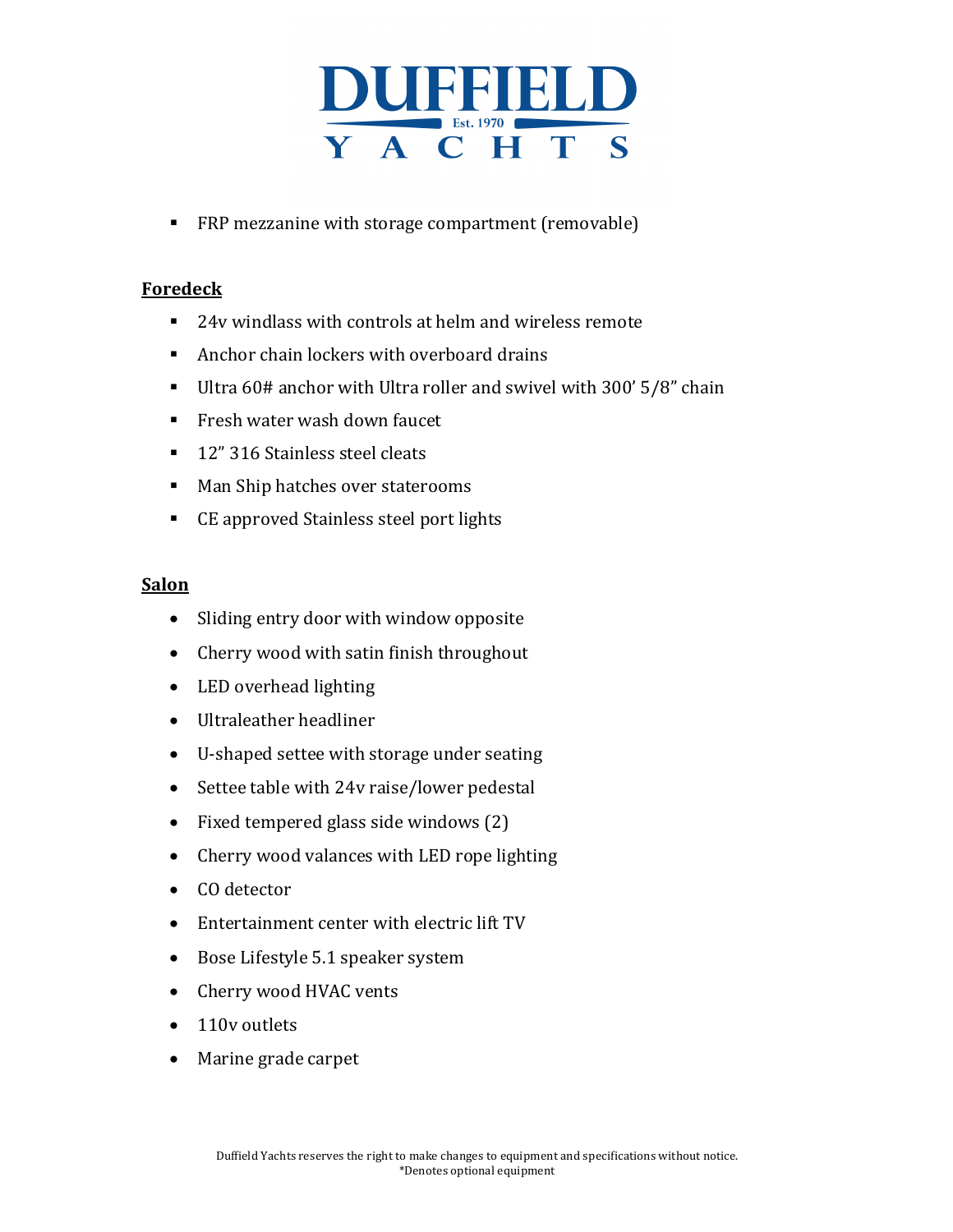

# **Galley**

- $\bullet$  U-shaped galley
- Quartz countertops with cherry wood trim
- Stainless steel sink
- Kohler faucet
- Insinkerator garbage disposal
- $\bullet$  Hot water circulating pump
- Isotherm drawer type refrigerator/freezer
- Electric cooktop
- Convection oven
- Drawer type dishwasher with cherry wood face
- $\bullet$  Isotherm ice maker
- Storage drawers with self closing slides
- LED overhead lighting
- Sliding windows with screens  $(2)$
- 110v outlets

# **Pilothouse**

- U-shaped settee to port
- Table with polished stainless steel fixed base
- Cherry wood overhead storage cubby
- Cherry wood flybridge access ladder
- LeBroc helm seat with stainless steel pedestal
- FRP molded footrest
- Stainless steel/teak Edson steering wheel
- FRP electronics console at helm
- Cherry wood electronics console overhead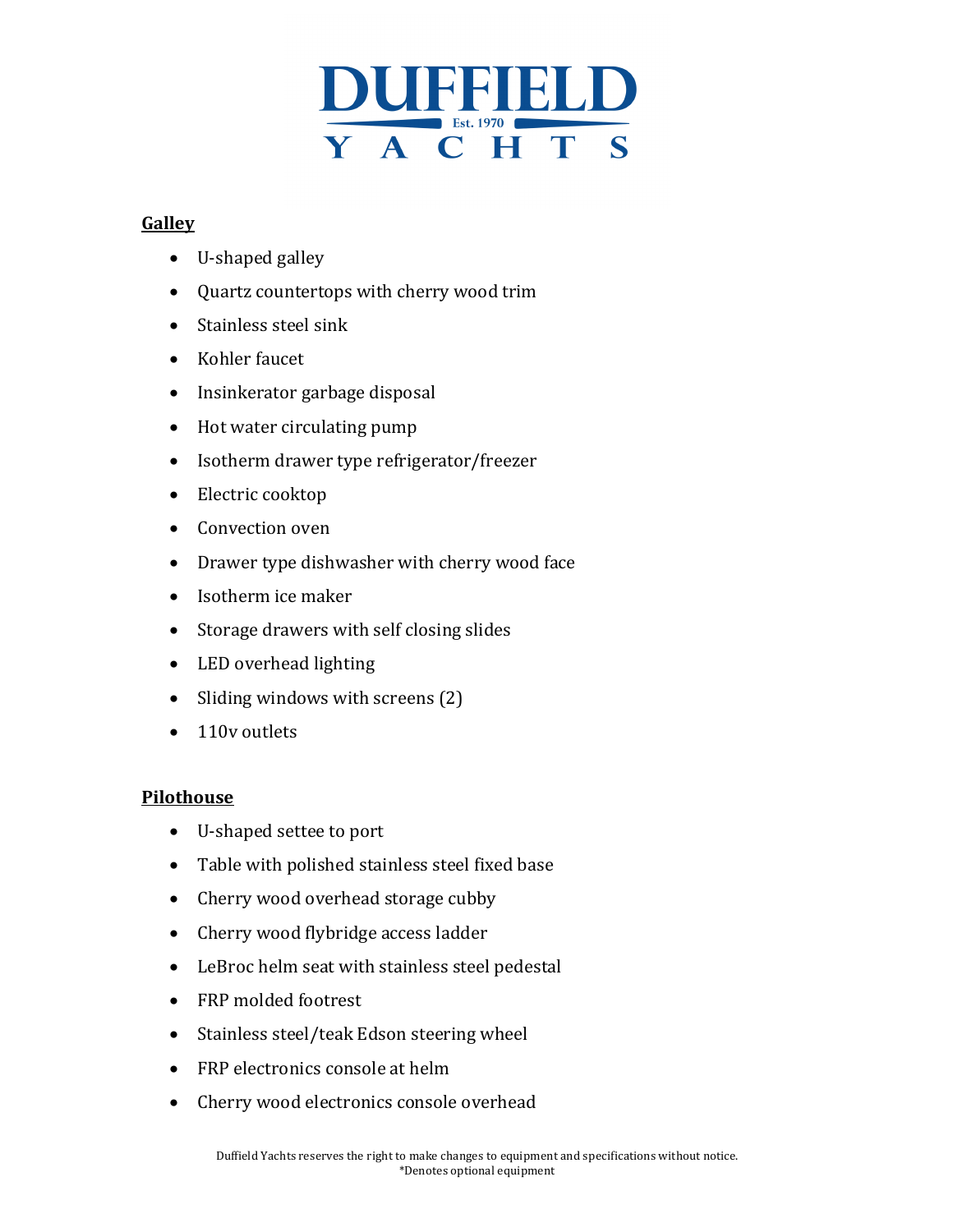

- $\bullet$  Engine instrumentation display
- Trim tab, autopilot displays overhead
- Engine start/stop control panel
- High water alarm/bilge pump monitoring panel with alarms (audible and visual)
- Glendinning engine/thruster controls with joystick
- Seafire monitoring display
- Center electric opening window
- Cherry wood valances
- Overhead LED lights (white/red)
- Heavy duty Imtra marine wipers on FWD windows (self parking)
- Electrical panel to STB (hinged for access)
- Generator start/stop panel with gauges (hours, oil press, water temp)
- 110v outlets
- USB charging outlets
- Ritchie compass with light on cherry wood mount
- ACR spotlight control pad
- Water tight Pacific Coast aluminum door with tempered glass window to STB

# **Flybridge**

- FRP construction hand laminated with vacuumed bagged Corecell foam core
- CE approved Man Ship stainless steel hatch in entryway from pilothouse
- Marine grade aluminum hard top arch
- Garmin 72nm open array 4' Phantom Radar
- Shakespeare Mariner 8900 VHF antennas (2)
- ACR spotlight
- LED floodlights  $(2)$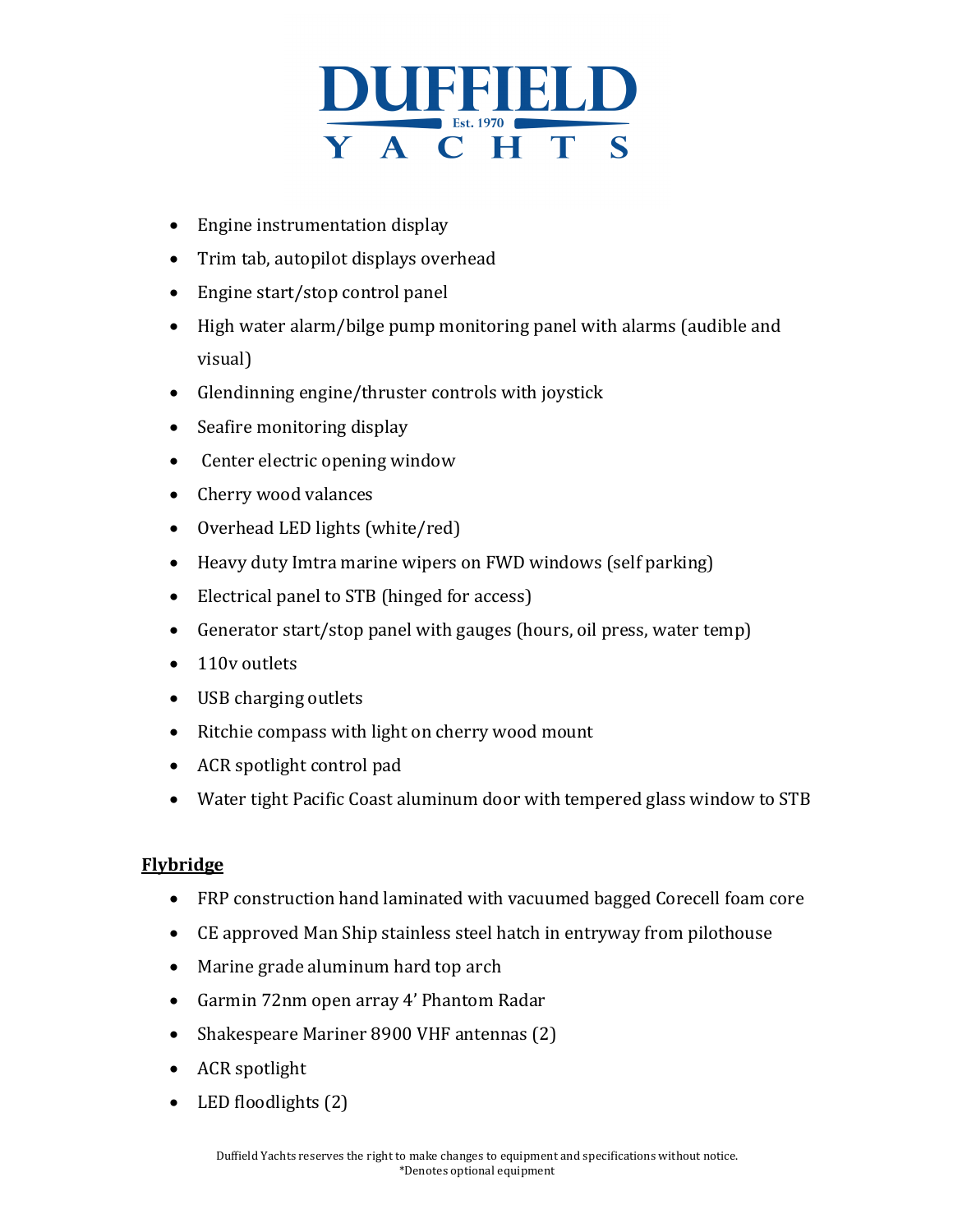

- Garmin GPS antenna
- Garmin wind instruments
- Khalenberg D330 air horn
- Mast for wind instruments and anchor/steaming lights
- LED lighting in overhead  $(white/red)$
- Integral electronics console at helm (Garmin  $7616$ xsv display  $(1)$ )
- USB/110V Outlets
- Garmin FusionLink stereo integration
- Fusion MS-UD750 marine stereo
- Stereo speakers  $(4)$
- Edson stainless steel steering wheel
- Isotherm refrigerator
- Stainless steel electric grill with food prep counter
- Storage lockers underneath settee and grill
- Llebroc helm seat  $(2)$
- Settee table with stainless steel base
- L-shaped settee to port
- Sunbrella soft goods (per owner's preference) mesh backed
- Glendinning engine/thruster controls with joystick
- 24VDC panel under helm
- $\bullet$  Engine start/stop panel
- $\bullet$  ACR spotlight control pad
- $\bullet$  Remote windlass controls with chain counter
- High water/bilge pump monitoring panel with audible and visual alarms
- $\bullet$  Engine instrumentation display
- ZipWake trim tab control display
- Garmin Autopilot control display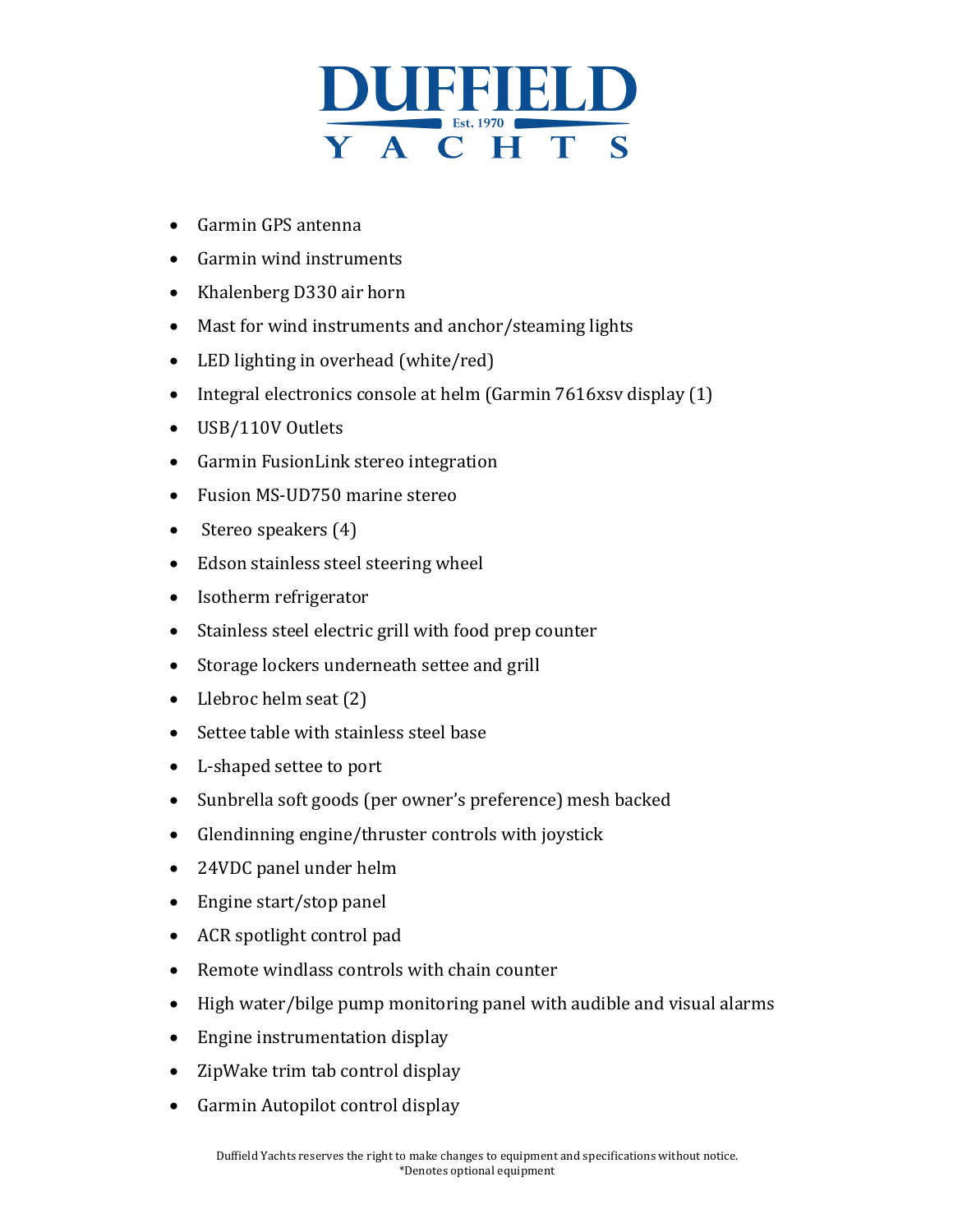

- Ritchie Globemaster 8" compass with stainless steel cover
- Stainless steel drink holders
- Painted on Awlgrip non skid
- Stainless steel grab rails
- Stainless steel safety rails surrounding boat deck
- Lexan venturi with stainless steel frame

# **Boat Deck**

- Safety rail with removable lifelines for tender removal/retrieval
- $\bullet$  Teak flag pole
- Flag pole socket on aft end of safety rail
- Tender tie down hardware
- Rolled on Awlgrip non skid

# **Master Stateroom (FWD)**

- Designer carpet
- $\bullet$  Washer/dryer in passageway
- FRP vacuum bagged bulkheads and floors with Corecell foam core
- Cherry wood cabinets
- Designer wallpaper (per owner's preference)
- $\bullet$  110v outlets (2)
- USB charging outlets  $(2)$
- Latex core 5" bonded foam mattress
- Tapered queen berth
- Cherry wood drawers under berth  $(4)$
- Gas shock assisted storage locker under berth
- Cedar lined hanging lockers (2)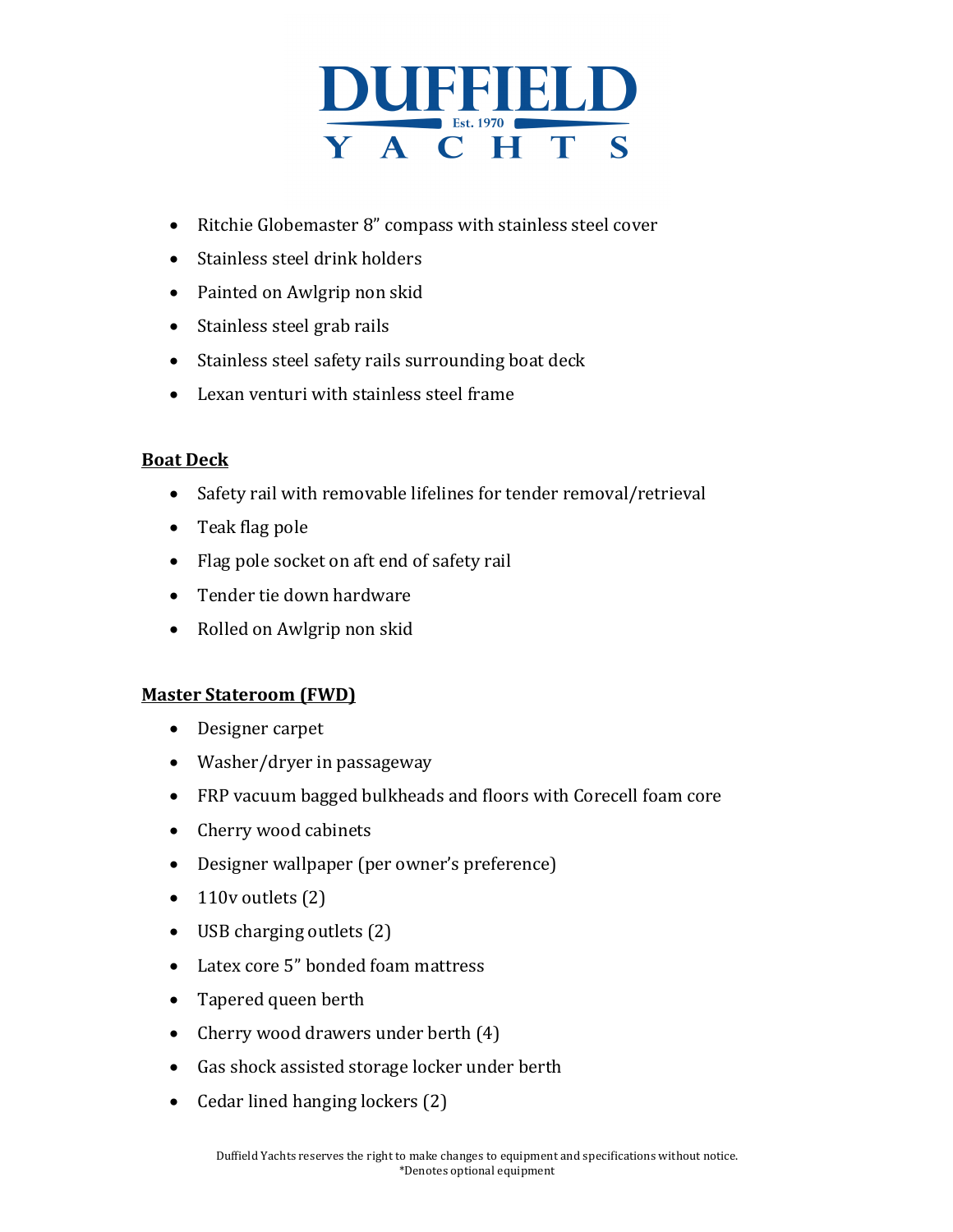

- Solid cherry wood entry door and frame
- Upholstered headboard with mirror above
- Izerwaren stainless steel door hardware
- Overhead dimmable LED lighting
- Reading lights over berth
- CE approved stainless steel opening port lights  $(2)$
- Fixed port lights in hull  $(2)$
- Stainless steel Man Ship hatch in overhead
- CO detector
- Air conditioning/heating control panel
- Lighting controls with dimmer
- Full height mirror
- $36"$  LED TV
- UltraLeather headliner

# **Master Head**

- Quartz countertops
- Tecma marine head
- $\bullet$  3/8" safety glass shower doors and frame
- FRP shower with quartz seat and sole
- Scandvik shower mixer/head
- Porcelain sink
- Scandvik faucet
- Cherry wood toiletry cabinet with mirrored face
- 110v outlet
- Stainless steel port light in shower
- Dimmable LED lighting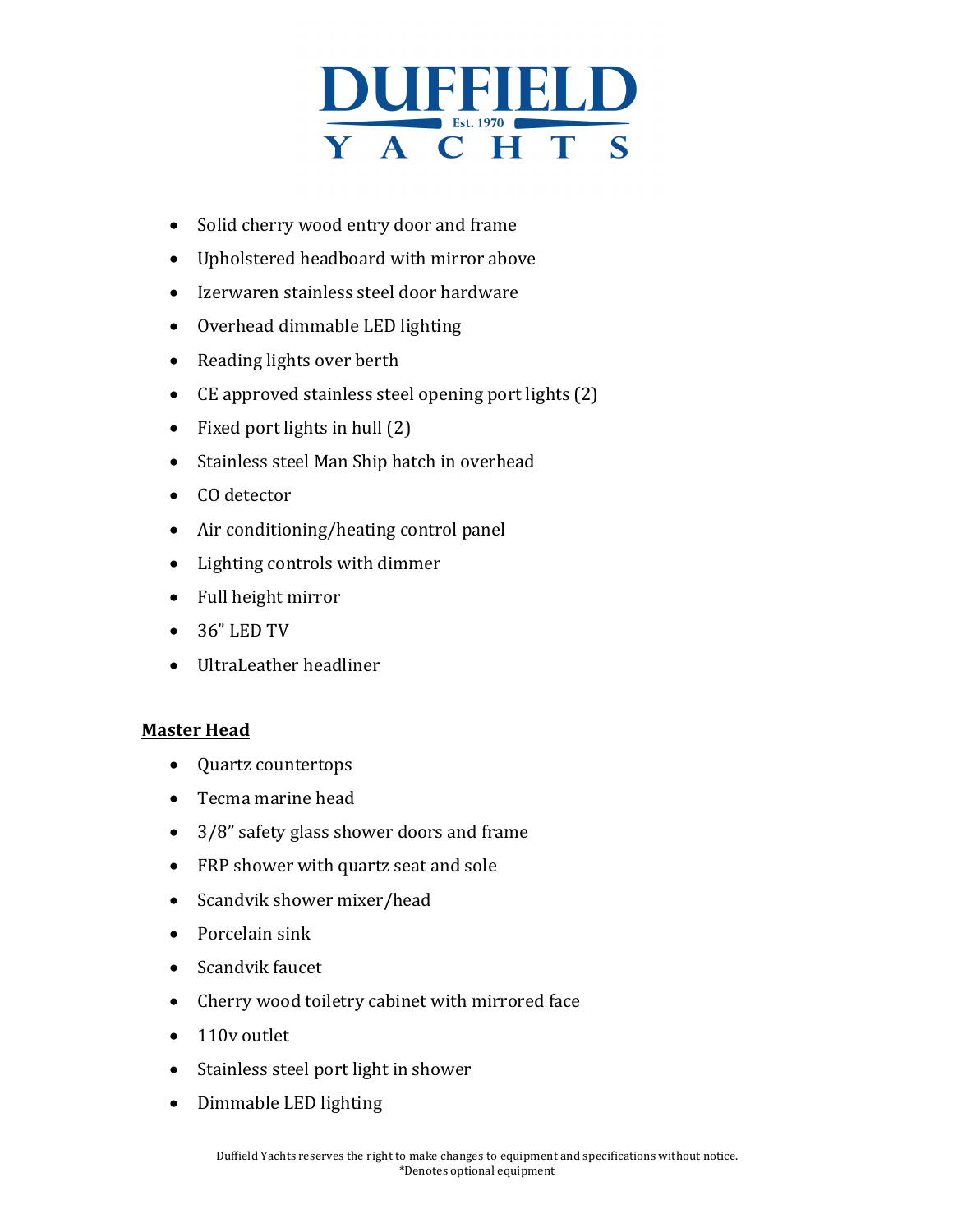

- Stainless steel man ship hatch in overhead
- Stainless steel towel racks
- Solid cherry wood door/frame

# **VIP Stateroom**

- Full size berth with storage compartment underneath
- Latex core 5" bonded foam mattress
- Designer wallpaper (per owner's preference)
- Cherry wood cabinets
- Cedar lined hanging locker
- Opaque windows in headliner to pilothouse  $(2)$
- CE approved stainless steel port lights (2) with blinds
- Air conditioning/heating control panel
- $\bullet$  110v outlets
- USB charging outlets
- Reading lamp
- Dimmable LED overhead lighting
- Full height mirror
- Izerwaren stainless steel hardware
- Upholstered headboard

#### **Guest Stateroom**

- Full size berth
- Latex core 5" bonded foam mattress
- Designer wallpaper (per owner's preference)
- Cherry wood cabinets
- Cedar lined hanging locker